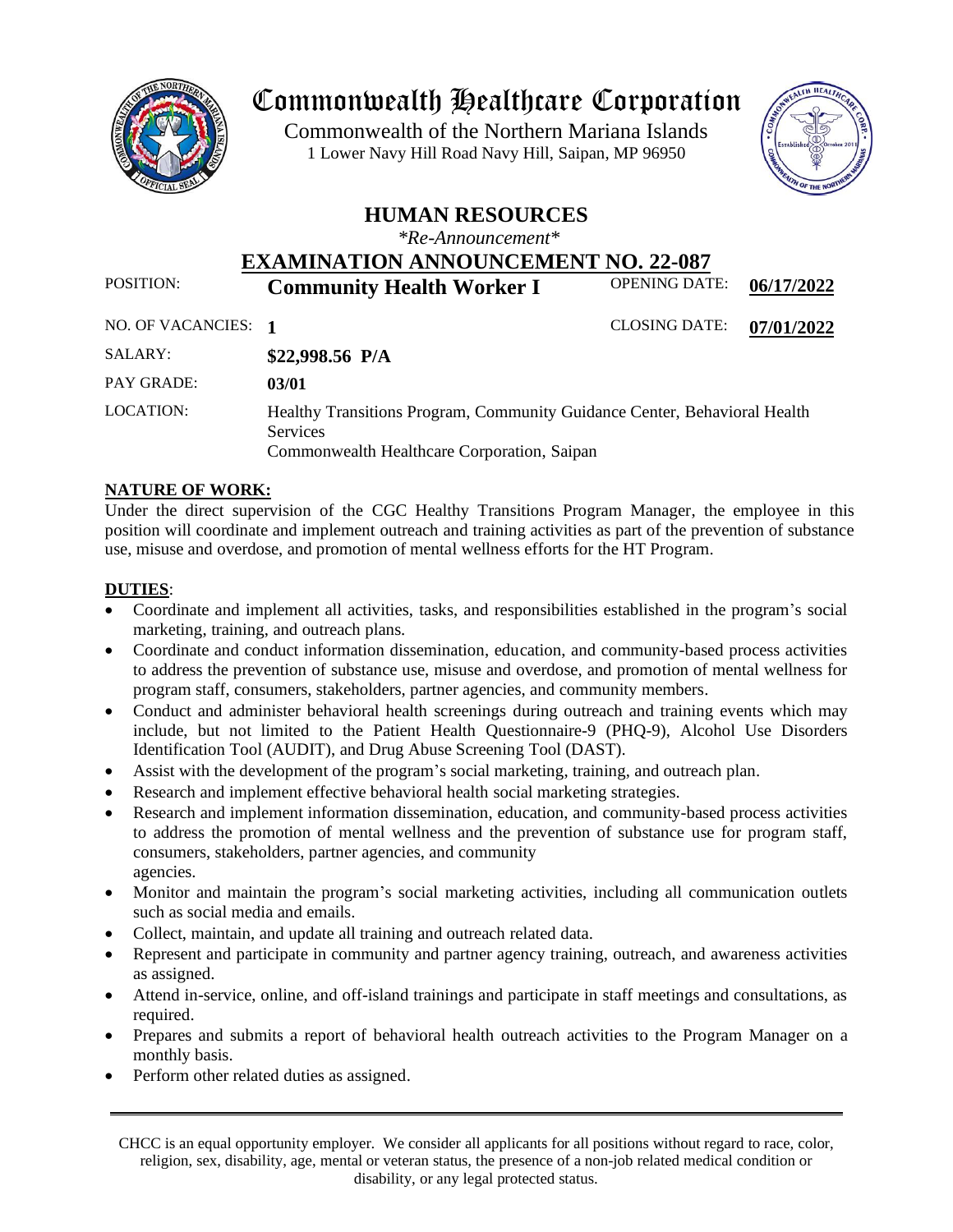#### **QUALIFICATION REQUIREMENTS**:

**Education:** Graduation from High school, General Education Development (GED), or Advanced Development Institute (ADI).

**Experience:** One (1) year of related experience in behavioral health or another position with the provision of community health education, social or supportive services, or related duties. Experience in the Behavioral Health field is preferred.

#### **OTHER:**

• Must have a valid CNMI Driver's License.

#### **KNOWLEDGE:**

- Customer and Personal Service Knowledge of principles and processes for providing customer and personal services. This includes customer needs assessment, meeting quality standards for services, and evaluation of customer satisfaction.
- English Language Knowledge of the structure and content of the English language including the meaning and spelling of words, rules of composition, and grammar.
- Education and Training Knowledge of principles and methods for curriculum and training design, teaching and instruction for individuals and groups, and the measurement of training effects.
- Administrative Knowledge of administrative and office procedures and systems such as word processing, managing files and records, designing forms, and workplace terminology.
- Computers and Electronics Knowledge of circuit boards, processors, chips, electronic equipment, and computer hardware and software, including applications and programming.

#### **SKILL:**

- Writing Communicating effectively in writing as appropriate for the needs of the audience.
- Reading Comprehension Understanding written sentences and paragraphs in work-related documents.
- Active Listening Giving full attention to what other people are saying, taking time to understand the points being made, asking questions as appropriate, and not interrupting at inappropriate times.
- Critical Thinking Using logic and reasoning to identify the strengths and weaknesses of alternative solutions, conclusions, or approaches to problems.
- Speaking Talking to others to convey information effectively.
- Coordination Adjusting actions in relation to others' actions.
- Monitoring Monitoring/Assessing performance of yourself, other individuals, or organizations to make improvements or take corrective action.

#### **ABILITY:**

- Written Comprehension The ability to read and understand information and ideas presented in writing.
- Written Expression The ability to communicate information and ideas in writing so others will understand.
- Oral Comprehension The ability to listen to and understand information and ideas presented through spoken words and sentences.
- Oral Expression The ability to communicate information and ideas in speaking so others will understand.
- Speech Clarity The ability to speak clearly so others can understand you.

CHCC is an equal opportunity employer. We consider all applicants for all positions without regard to race, color, religion, sex, disability, age, mental or veteran status, the presence of a non-job related medical condition or disability, or any legal protected status.